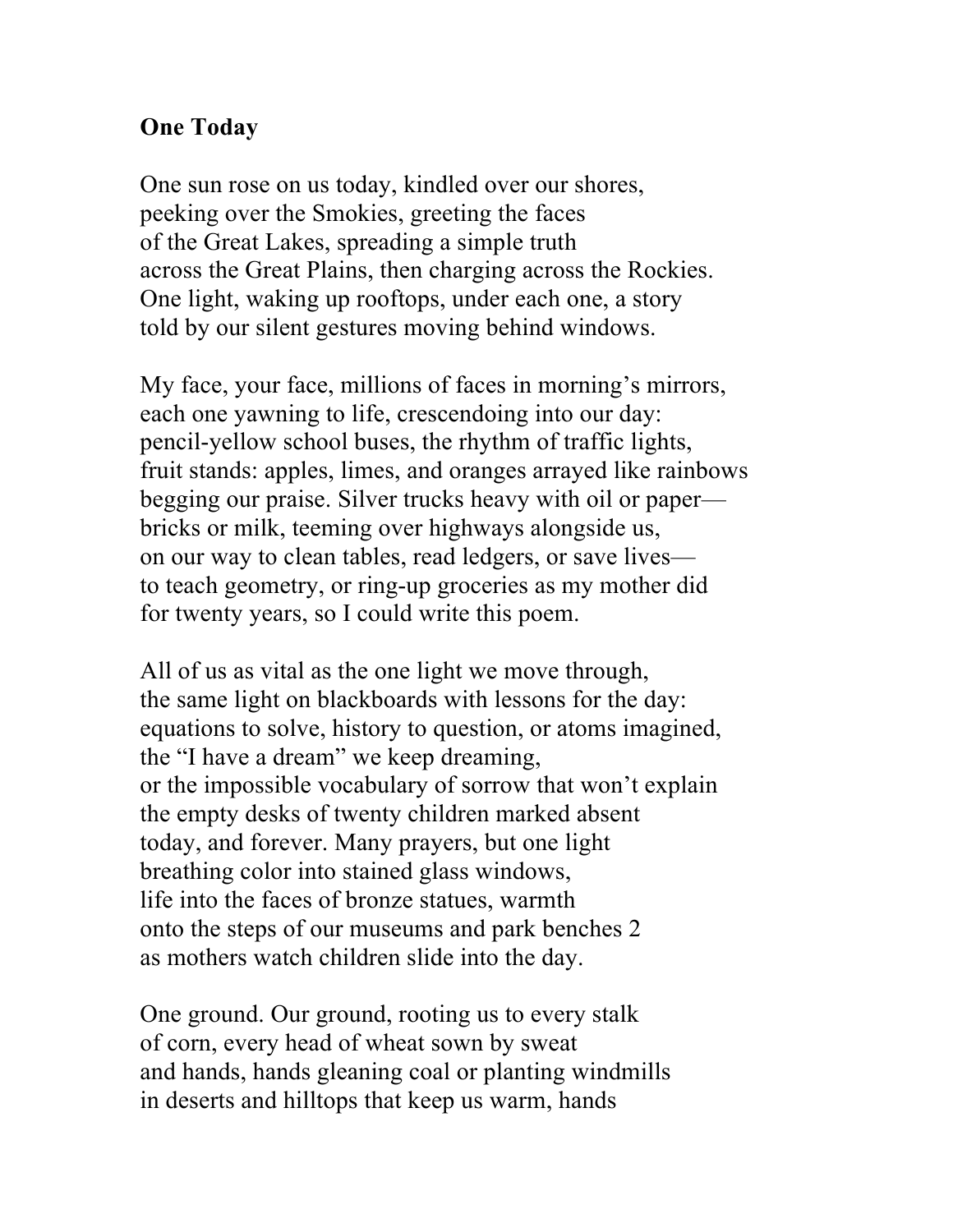digging trenches, routing pipes and cables, hands as worn as my father's cutting sugarcane so my brother and I could have books and shoes.

The dust of farms and deserts, cities and plains mingled by one wind—our breath. Breathe. Hear it through the day's gorgeous din of honking cabs, buses launching down avenues, the symphony of footsteps, guitars, and screeching subways, the unexpected song bird on your clothes line.

Hear: squeaky playground swings, trains whistling, or whispers across café tables, Hear: the doors we open for each other all day, saying: hello| shalom, buon giorno |howdy |namaste |or buenos días in the language my mother taught me—in every language spoken into one wind carrying our lives without prejudice, as these words break from my lips.

One sky: since the Appalachians and Sierras claimed their majesty, and the Mississippi and Colorado worked their way to the sea. Thank the work of our hands: weaving steel into bridges, finishing one more report for the boss on time, stitching another wound 3 or uniform, the first brush stroke on a portrait, or the last floor on the Freedom Tower jutting into a sky that yields to our resilience.

One sky, toward which we sometimes lift our eyes tired from work: some days guessing at the weather of our lives, some days giving thanks for a love that loves you back, sometimes praising a mother who knew how to give, or forgiving a father who couldn't give what you wanted.